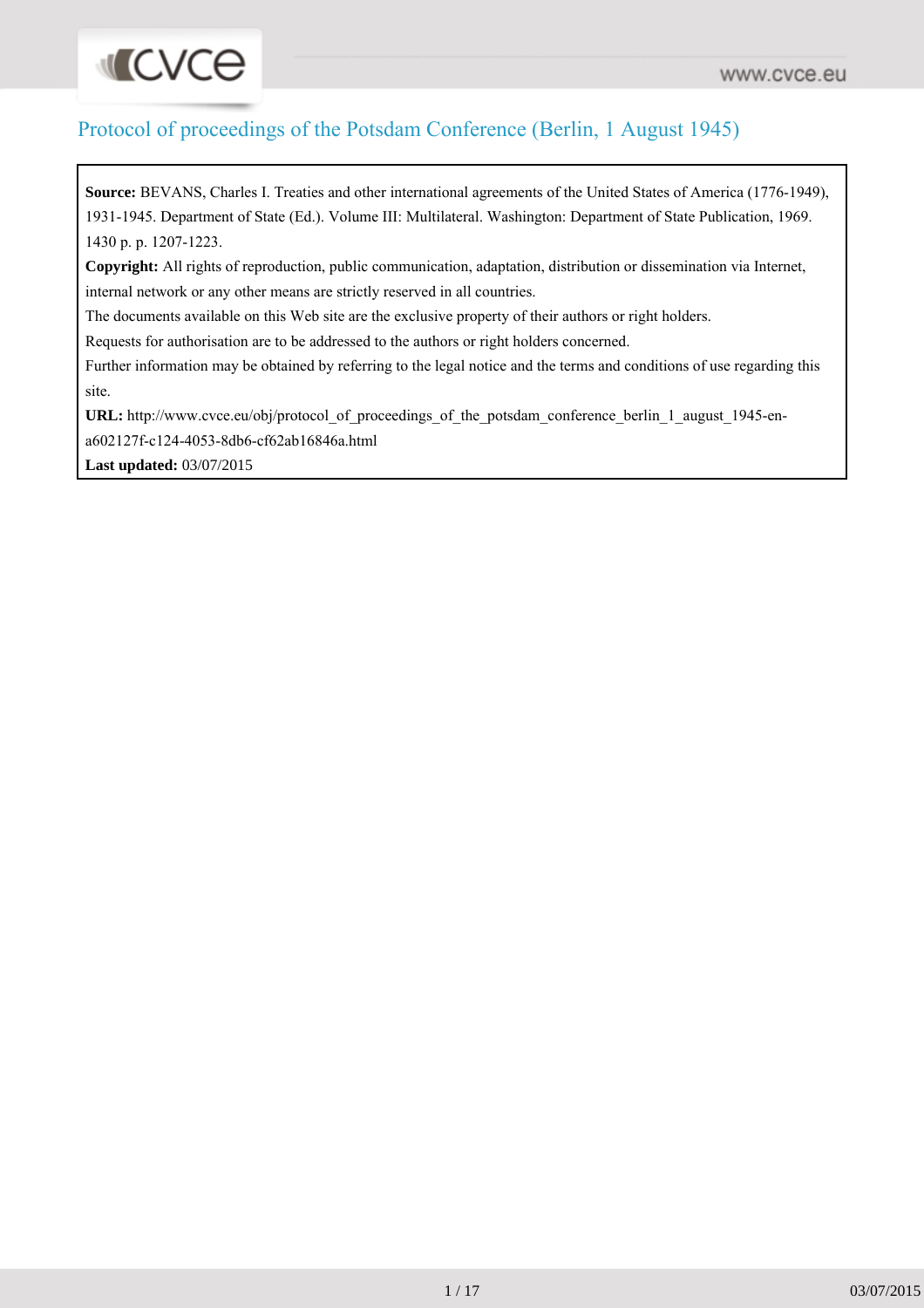# **ILCVCe**

### **Protocol of proceedings of the Potsdam Conference (Berlin, August 1, 1945)**

| Council of Foreign Ministers Draft for identical invitation to be sent separately by each of the |
|--------------------------------------------------------------------------------------------------|
|                                                                                                  |
| II. The principles to govern the treatment of Germany in the initial control period              |
|                                                                                                  |
|                                                                                                  |
|                                                                                                  |
|                                                                                                  |
|                                                                                                  |
|                                                                                                  |
|                                                                                                  |
|                                                                                                  |
| IX. Conclusion of peace treaties and admission to the United Nations Organization                |
|                                                                                                  |
| XI. Revised Allied Control Commission Procedure in Rumania, Bulgaria, and Hungary                |
|                                                                                                  |
|                                                                                                  |
|                                                                                                  |
|                                                                                                  |
|                                                                                                  |
|                                                                                                  |
|                                                                                                  |
| XIX. Directives to military commanders on allied control council for Germany                     |
|                                                                                                  |
|                                                                                                  |
| Annex IText of a letter transmitted on July 12 to the representatives of the U.S. and U.K.       |
|                                                                                                  |
|                                                                                                  |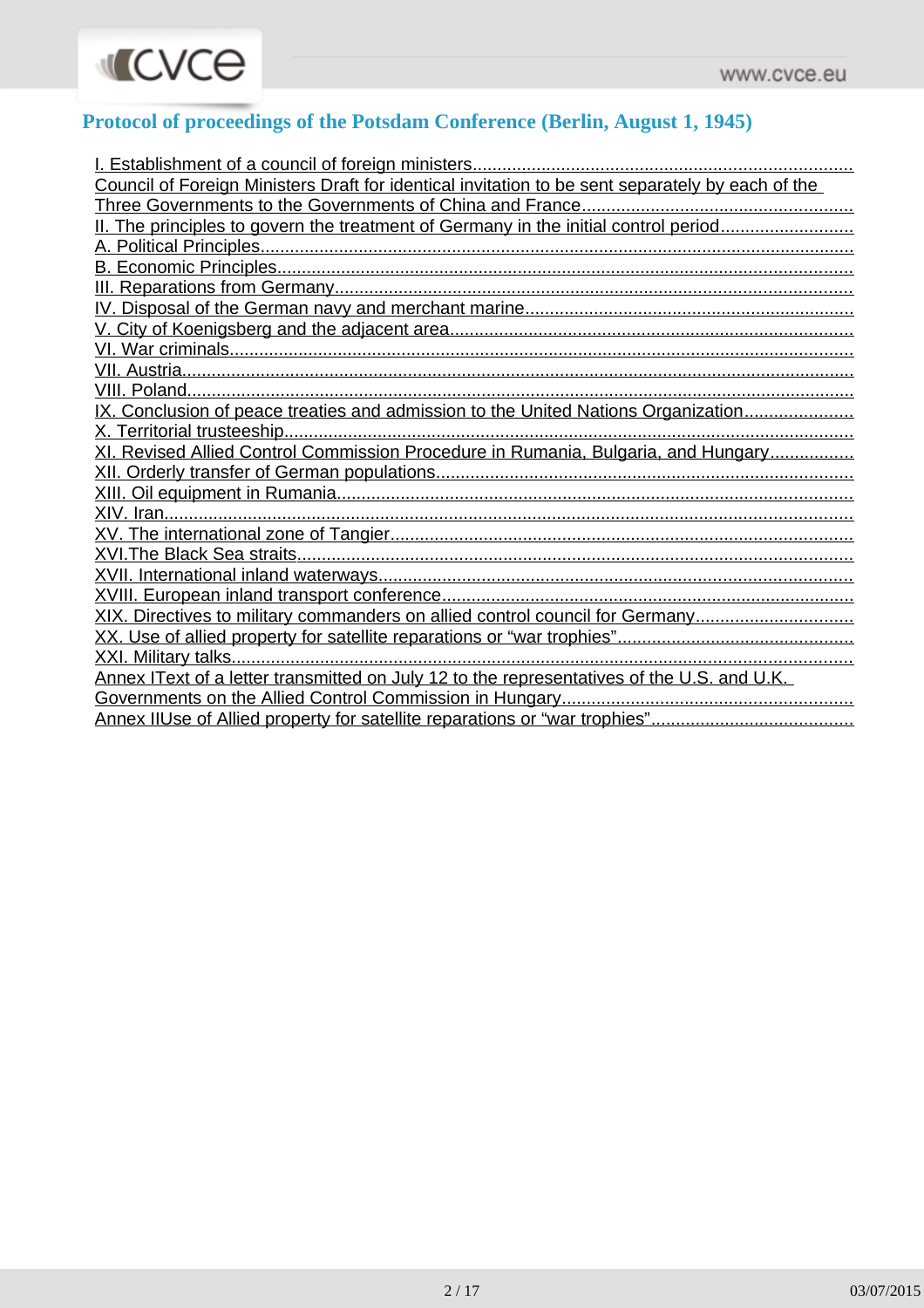#### **I. Establishment of a council of foreign ministers**

**MICVCO** 

A. The Conference reached the following agreement for the establishment of a Council of Foreign Ministers to do the necessary preparatory work for the peace settlements:

"(1) There shall be established a Council composed of the Foreign Ministers of the United Kingdom, the Union of Soviet Socialist Republics, China, France, and the United States.

"(2) (i) The Council shall normally meet in London which shall be the permanent seat of the joint Secretariat which the Council will form. Each of the Foreign Ministers will be accompanied by a high-ranking Deputy, duly authorized to carry on the work of the Council in the absence of his Foreign Minister, and by a small staff of technical advisers.

"(ii) The first meeting of the Council shall be held in London not later than September 1st 1945. Meetings may be held by common agreement in other capitals as may be agreed from time to time.

"(3) (i) As its immediate important task, the Council shall be authorized to draw up, with a view to their submission to the United Nations, treaties of peace with Italy, Rumania, Bulgaria, Hungary and Finland, and to propose settlements of territorial questions outstanding on the termination of the war in Europe. The Council shall be utilized for the preparation of a peace settlement for Germany to be accepted by the Government of Germany when a government adequate for the purpose is established.

"(ii) For the discharge of each of these tasks the Council will be composed of the Members representing those States which were signatory to the terms of surrender imposed upon the enemy State concerned. For the purposes of the peace settlement for Italy, France shall be regarded as a signatory to the terms of surrender for Italy. Other Members will be invited to participate when matters directly concerning them are under discussion.

"(iii) Other matters may from time to time be referred to the Council by agreement between the Member Governments.

"(4) (i) Whenever the Council is considering a question of direct interest to a State not represented thereon, such State should be invited to send representatives to participate in the discussion and study of that question.

"(ii) The Council may adapt its procedure to the particular problems under consideration. In some cases it may hold its own preliminary discussions prior to the participation of other interested States. In other cases, the Council may convoke a formal conference of the States chiefly interested in seeking a solution of the particular problem."

B. It was agreed that the three Governments should each address an identical invitation to the Governments of China and France to adopt this text and to join in establishing the Council. The text of the approved invitation was as follows: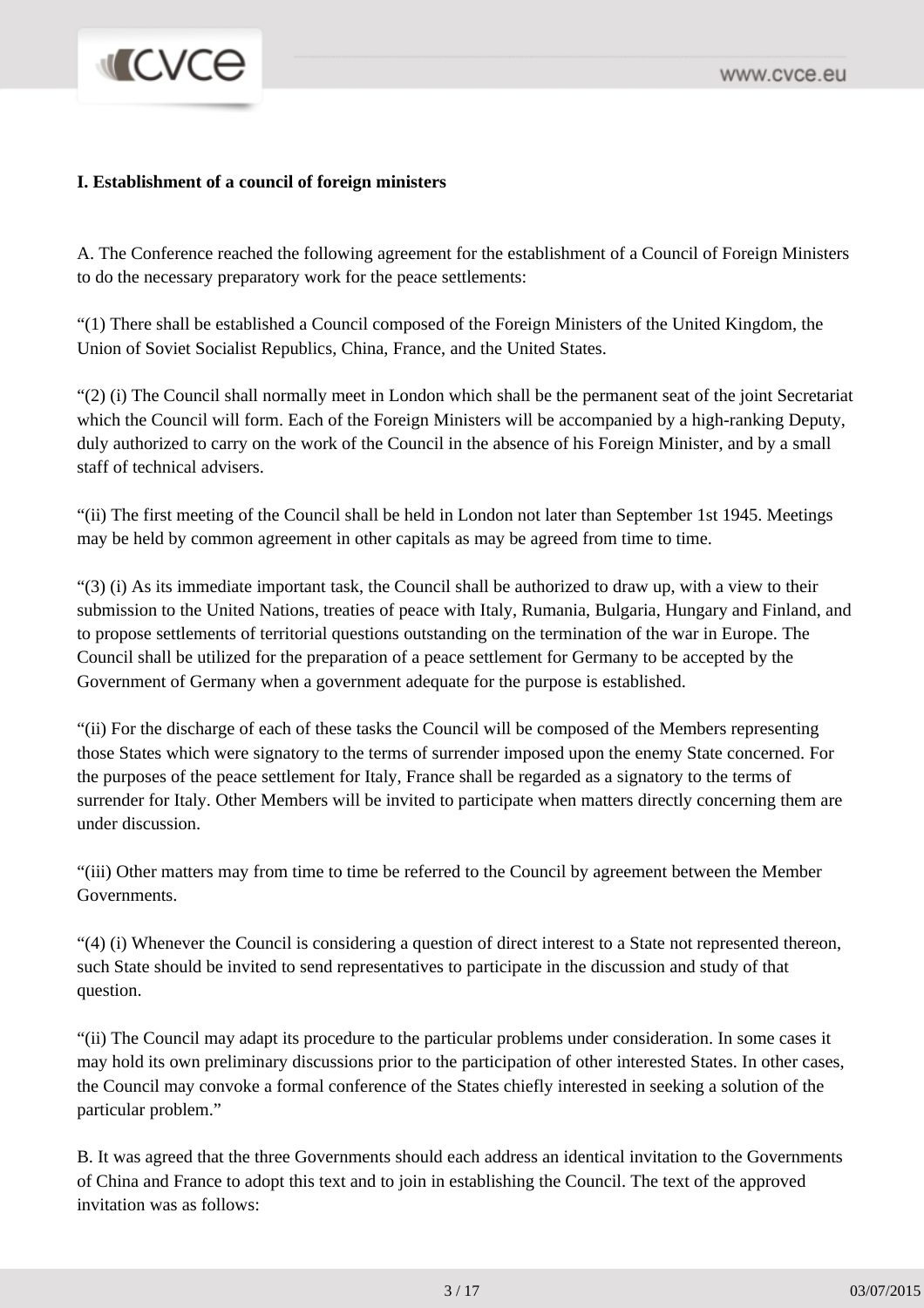### **Council of Foreign Ministers Draft for identical invitation to be sent separately by each of the Three Governments to the Governments of China and France**

"The Governments of the United Kingdom, the United States and the U.S.S.R. consider it necessary to begin without delay the essential preparatory work upon the peace settlements in Europe. To this end they are agreed that there should be established a Council of the Foreign Ministers of the Five Great Powers to prepare treaties of peace with the European enemy States, for submission to the United Nations. The Council would also be empowered to propose settlements of outstanding territorial questions in Europe and to consider such other matters as member Governments might agree to refer to it.

"The text adopted by the Three Governments is as follows:

"In agreement with the Governments of the *United States and U.S.S.R., His Majesty's Government in the in the United Kingdom and U.S.S.R., the United States Government, the United Kingdom and the Soviet Government* extend a cordial invitation to the Government of *China (France)* to adopt the text quoted above and to join in setting up the Council. *His Majesty's Government, The United States Government, The Soviet Government* attach much importance to the participation of the *Chinese Government (French Government)* in the proposal arrangements and they hope to receive an early and favorable reply to this invitation."

C. It was understood that the establishment of the Council of Foreign Ministers for the specific purposes named in the text would be without prejudice to the agreement of the Crimea Conference that there should be periodical consultation between the Foreign Secretaries of the United States, the Union of Soviet Socialist Republics and the United Kingdom.

D. The Conference also considered the position of the European Advisory Commission in the light of the Agreement to establish the Council of Foreign Ministers. It was noted with satisfaction that the Commission had ably discharged its principal tasks by the recommendations that it had furnished for the terms of surrender for Germany, for the zones of occupation in Germany and Austria and for the inter-Allied control machinery in those countries. It was felt that further work of a detailed character for the coordination of Allied policy for the control of Germany and Austria would in future fall within the competence of the Control Council at Berlin and the Allied Commission at Vienna. Accordingly it was agreed to recommend that the European Advisory Commission be dissolved.

### **II. The principles to govern the treatment of Germany in the initial control period**

### **A. Political Principles**

1. In accordance with the Agreement on Control Machinery in Germany, supreme authority in Germany is exercised, on instructions from their respective Governments, by the Commanders-in-Chief of the armed forces of the United States of America, the United Kingdom, the Union of Soviet Socialist Republics, and the French Republic, each in his own zone of occupation, and also jointly, in matters affecting Germany as a whole, in their capacity as members of the Control Council.

2. So far as is practicable, there shall be uniformity of treatment of the German population throughout Germany.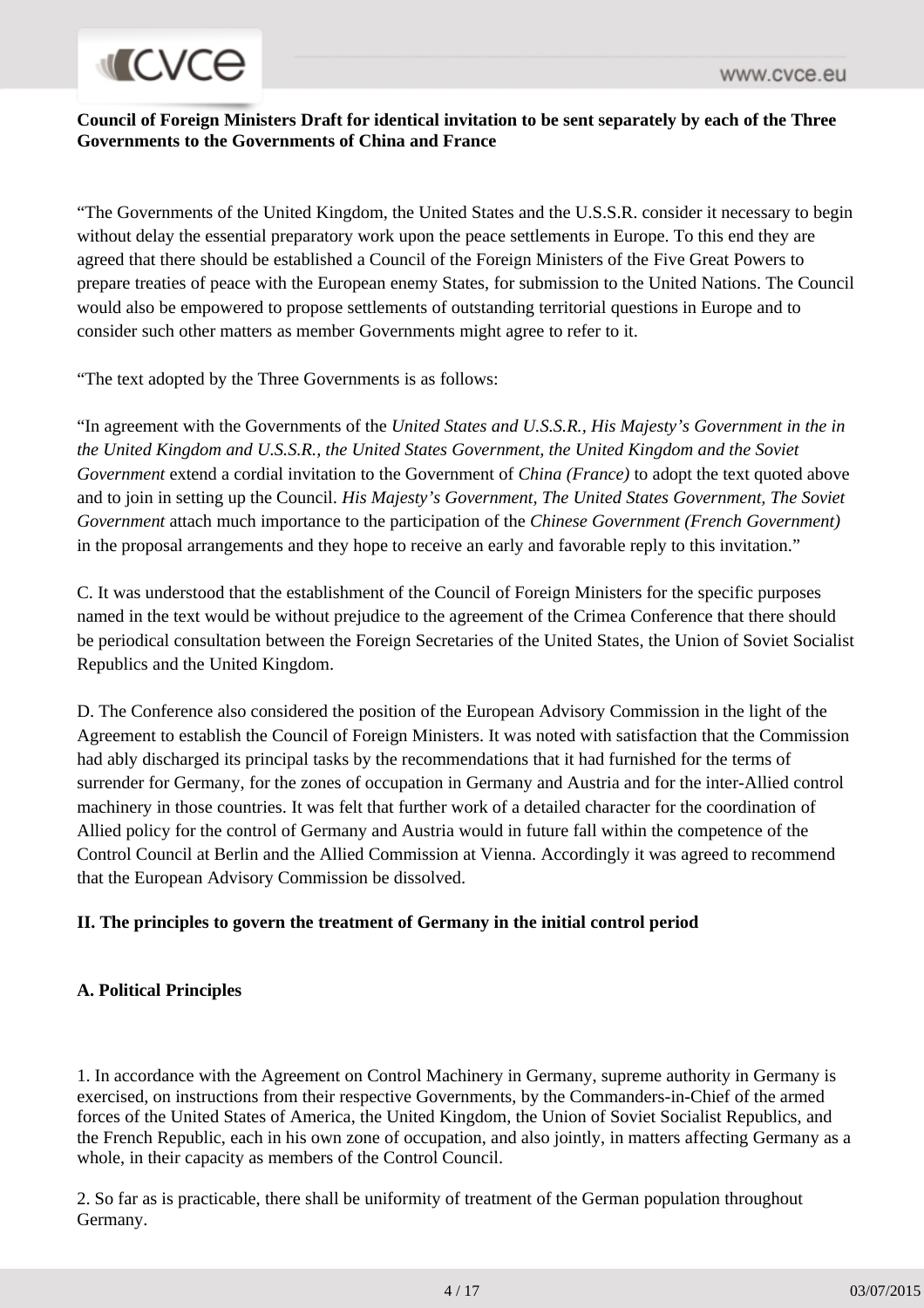### **ILCVCe**

3. The purposes of the occupation of Germany by which the Control Council shall be guided are:

(i) The complete disarmament and demilitarization of Germany and the elimination or control of all German industry that could be used for military production. To these ends:

(a) All German land, naval and air forces, the S.S., S.A., S.D., and Gestapo, with all their organizations, staffs and institutions, including the General Staff, the Officers' Corps, Reserve Corps, military schools, war veterans' organizations and all other military and semi-military organizations, together with all clubs and associations which serve to keep alive the military tradition in Germany, shall be completely and finally abolished in such manner as permanently to prevent the revival or reorganization of German militarism and Nazism:

(b) All arms, ammunition and implements of war and all specialized facilities for their production shall be held at the disposal of the Allies or destroyed. The maintenance and production of all aircraft and all arms, ammunition and implements of war shall be prevented.

(ii) To convince the German people that they have suffered a total military defeat and that they cannot escape responsibility for what they have brought upon themselves, since their own ruthless warfare and the fanatic Nazi resistance have destroyed German economy and made chaos and suffering inevitable.

(iii) To destroy the National Socialist Party and its affiliated and supervised organizations, to dissolve all Nazi institutions, to ensure that they are not revived in any form, and to prevent all Nazi and militarist activity or propaganda.

(iv) To prepare for the eventual reconstruction of German political life on a democratic basis and for eventual peaceful cooperation in international life by Germany.

4. All Nazi laws which provided the basis of the Hitler regime or established discriminations on grounds of race, creed, or political opinion shall be abolished. No such discriminations, whether legal, administrative or otherwise, shall be tolerated.

5. War criminals and those who have participated in planning or carrying out Nazi enterprises involving or resulting in atrocities or war crimes shall be arrested and brought to judgement. Nazi leaders, influential Nazi supporters and high officials of Nazi organizations and institutions and any other persons dangerous to the occupation or its objectives shall be arrested and interned.

6. All members of the Nazi Party who have been more than nominal participants in its activities and all other persons hostile to Allied purposes shall be removed from public and semi-public office, and from positions of responsibility in important private undertakings. Such persons shall be replaced by persons who, by their political and moral qualities, are deemed capable of assisting in developing genuine democratic institutions in Germany.

7. German education shall be so controlled as completely to eliminate Nazi and militarist doctrines and to make possible the successful development of democratic ideas.

8. The judicial system will be reorganized in accordance with the principles of democracy, of justice under law, and of equal rights for all citizens without distinction of race, nationality or religion.

9. The administration in Germany should be directed towards the decentralization of the political structure and the development of local responsibility. To this end:

(i) local self-government shall be restored throughout Germany on democratic principles and in particular through elective councils as rapidly as is consistent with military security and the purposes of military occupation;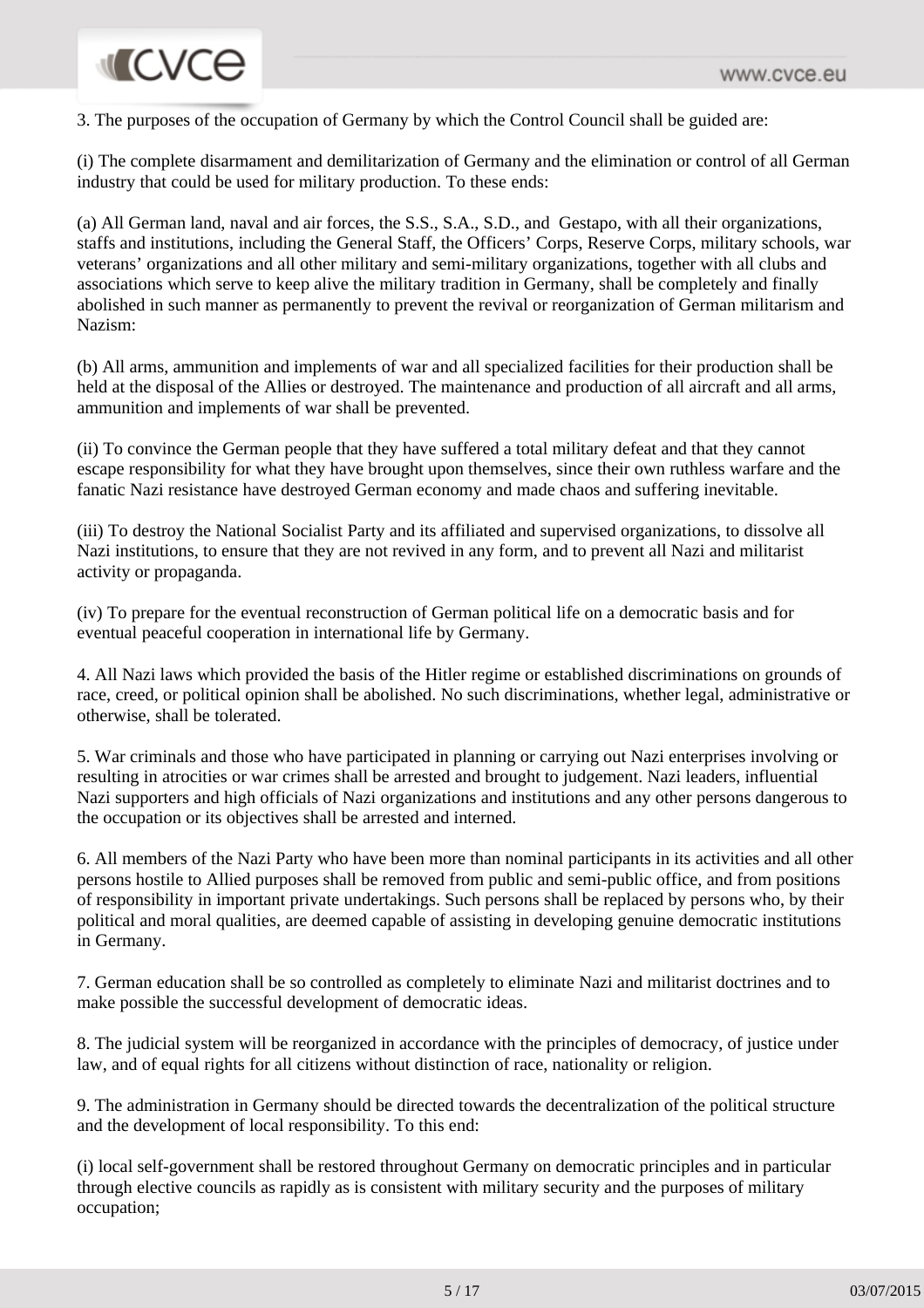### **ILCVCe**

(ii) all democratic political parties with rights of assembly and of public discussion shall be allowed and encouraged throughout Germany;

(iii) representative and elective principles shall be introduced into regional, provincial and state (Land) administration as rapidly as may be justified by the successful application of these principles in local selfgovernment;

(iv) for the time being, no central German Government shall be established. Notwithstanding this, however, certain essential central German administrative departments, headed by State Secretaries, shall be established, particularly in the fields of finance, transport, communications, foreign trade and industry. Such departments will act under the direction of the Control Council.

10. Subject to the necessity for maintaining military security, freedom of speech, press and religion shall be permitted, and religious institutions shall be respected. Subject likewise to the maintenance of military security, the formation of free trade unions shall be permitted.

#### **B. Economic Principles**

11. In order to eliminate Germany's war potential, the production of arms, ammunition and implements of war as well as all types of aircraft and seagoing ships shall be prohibited and prevented. Production of metals, chemicals, machinery and other items that are directly necessary to a war economy shall be rigidly controlled and restricted to Germany's approved post-war peacetime needs to meet the objectives stated in Paragraph 15. Productive capacity not needed for permitted production shall be removed in accordance with the reparations plan recommended by the Allied Commission on Reparations and approved by the Governments concerned or if not removed shall be destroyed.

12. At the earliest practicable date, the German economy shall be decentralized for the purpose of eliminating the present excessive concentration of economic power as exemplified in particular by cartels, syndicates, trusts and other monopolistic arrangements.

13. In organizing the German Economy, primary emphasis shall be given to the development of agriculture and peaceful domestic industries.

14. During the period of occupation Germany shall be treated as a single economic unit. To this end common policies shall be established in regard to:

- (a) mining and industrial production and its allocation;
- (b) agriculture, forestry and fishing;
- (c) wages, prices and rationing;
- (d) import and export programs for Germany as a whole;
- (e) currency and banking, central taxation and customs;
- (f) reparation and removal of industrial war potential;
- (g) transportation and communications.

In applying these policies account shall be taken, where appropriate, of varying local conditions.

15. Allied controls shall be imposed upon the German economy but only to the extent necessary: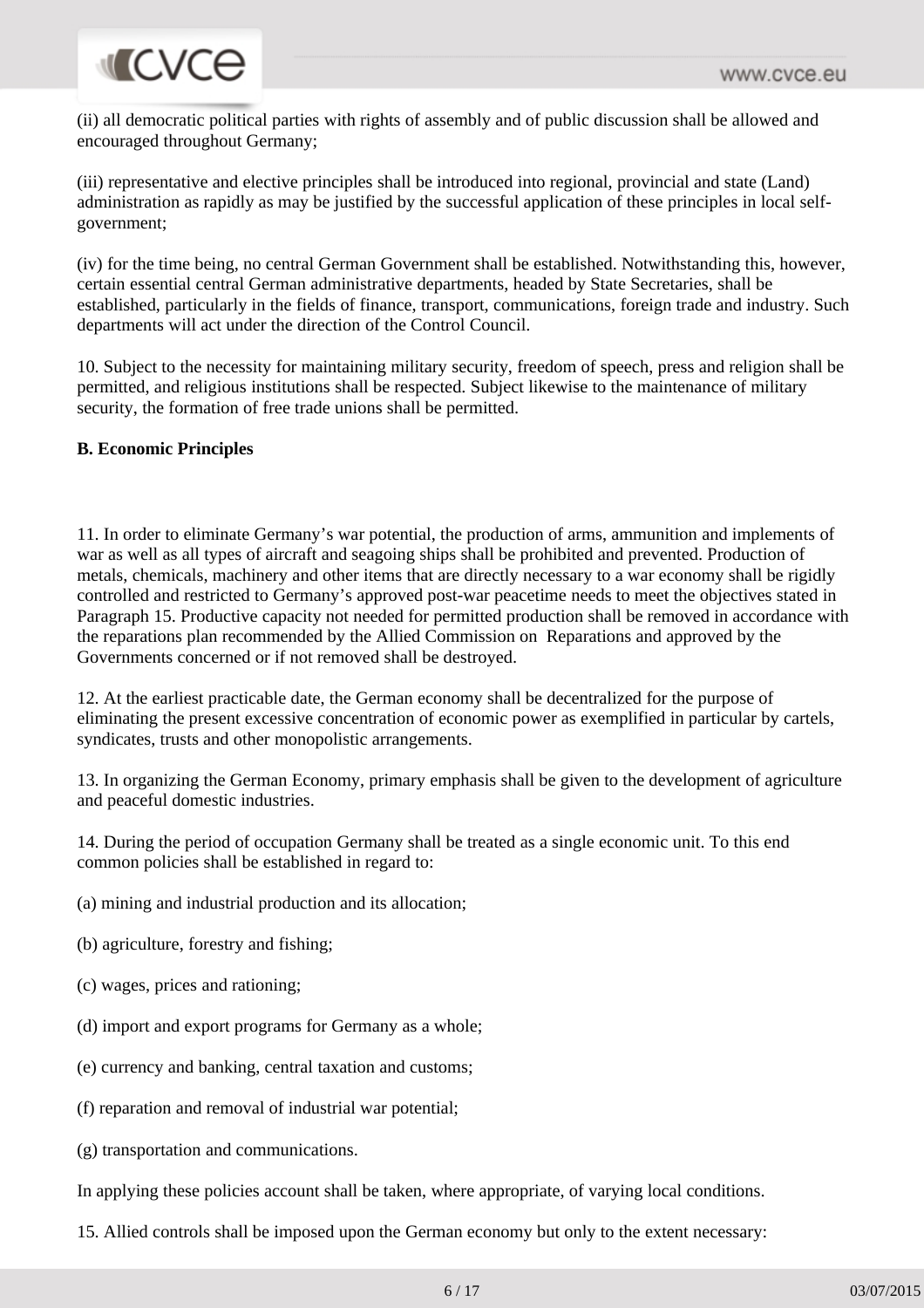## **MCVCe**

(a) to carry out programs of industrial disarmament, demilitarization, of reparations, and of approved exports and imports.

(b) to assure the production and maintenance of goods and services required to meet the needs of the occupying forces and displaced persons in Germany and essential to maintain in Germany average living standards not exceeding the average of the standards of living of European countries. (European countries means all European countries excluding the United Kingdom and the U.S.S.R.).

(c) to ensure in the manner determined by the Control Council the equitable distribution of essential commodities between the several zones so as to produce a balanced economy throughout Germany and reduce the need for imports.

(d) to control German industry and all economic and financial international transactions including exports and imports, with the aim of preventing Germany form developing a war potential and of achieving the other objectives named herein.

(e) to control all German public or private scientific bodies, research and experimental institutions, laboratories, et cetera, connected with economic activities.

16. In the imposition and maintenance of economic controls established by the Control Council, German administrative machinery shall be created and the German authorities shall be required to the fullest extent practicable to proclaim and assume administration of such controls. Thus it should be brought home to the German people that the responsibility for the administration of such controls and any break-down in these controls will rest with themselves. Any German controls which may run counter to the objectives of occupation will be prohibited.

- 17. Measures shall be promptly taken:
- (a) to effect essential repair of transport;
- (b) to enlarge coal production;
- (c) to maximize agricultural output; and

(d) to effect emergency repair of housing and essential utilities.

18. Appropriate steps shall be taken by the Control Council to exercise control and the power of disposition over German-owned external assets not already under the control of United Nations which have taken part in the war against Germany.

19. Payment of Reparations should leave enough resources to enable the German people to subsist without external assistance. In working out the economic balance of Germany the necessary means must be provided to pay for imports approved by the Control Council in Germany. The proceeds of exports from current production and stocks shall be available in the first place for payments for such imports.

The above clause will not apply to the equipment and products referred to in paragraphs 4 (a) and 4 (b) of the Reparations Agreement.

#### **III. Reparations from Germany**

1. Reparation claims of the U.S.S.R. shall be met by removals from the zone of Germany occupied by the U.S.S.R., and from appropriate German external assets.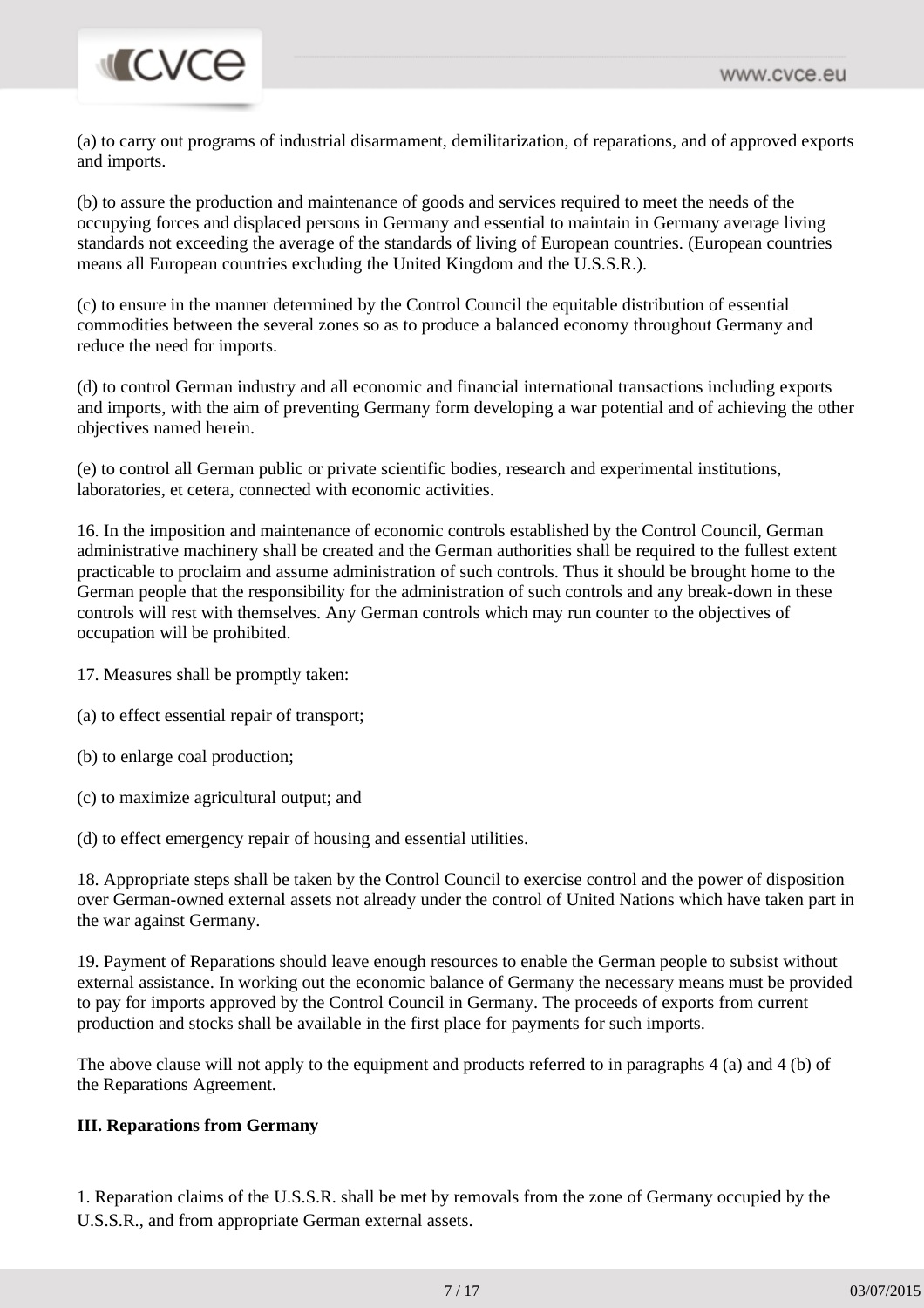# **MCVCe**

2. The U.S.S.R. undertakes to settle the reparation claims of Poland from its own share of reparations.

3. The reparation claims of the United States, the United Kingdom and other countries entitled to reparations shall be met from the Western Zones and from appropriate German external assets.

4. In addition to the reparations to be taken by the U.S.S.R. from its own zone of occupation, the U.S.S.R. shall receive additionally from the Western Zones:

(a) 15 per cent of such usable and complete industrial capital equipment, in the first place from the metallurgical, chemical and machine manufacturing industries as is unnecessary for the German peace economy and should be removed from the Western Zones of Germany, in exchange for an equivalent value of food, coal, potash, zinc, timber, clay products, petroleum products, and such other commodities as may be agreed upon.

(b) 10 per cent of such industrial capital equipment as is unnecessary for the German peace economy and should be removed from the Western Zones to be transferred to the Soviet Government on reparations account without payment or exchange of any kind in return.

Removals of equipment provided in (a) and (b) above shall be made simultaneously.

5. The amount of equipment to be removed from the Western Zones on account of reparations must be determined within six months from now at the latest.

6. Removals of industrial capital equipment shall begin as soon as possible and shall be completed within two years from the determination specified in paragraph 5. The delivery of products covered by 4 (a) above shall begin as soon as possible and shall be made by the U.S.S.R. in agreed installments within five years of the date hereof. The determination of the amount and character of the industrial capital equipment unnecessary for the German peace economy and therefore available for reparation shall be made by the Control Council under policies fixed by the Allied Commission on Reparations, with the participation of France, subject to the final approval of the Zone Commander in the Zone from which the equipment is to be removed.

7. Prior to the fixing of the total amount of equipment subject to removal, advance deliveries shall be made in respect to such equipment as will be determined to be eligible for delivery in accordance with the procedure set forth in the last sentence of paragraph 6.

8. The Soviet Government renounces all claims in respect of reparations to shares of German enterprises which are located in the Western Zones of Germany as well as to German foreign assets in all countries except those specified in paragraph 9 below.

9. The Governments of the U.K and U.S.A. renounce all claims in respect of reparations to shares of German enterprises which are located in the Eastern Zone of occupation in Germany, as well as to German foreign assets in Bulgaria, Finland, Hungary, Rumania and Eastern Austria.

10. The Soviet Government makes no claims to gold captured by the Allied troops in Germany.

#### **IV. Disposal of the German navy and merchant marine**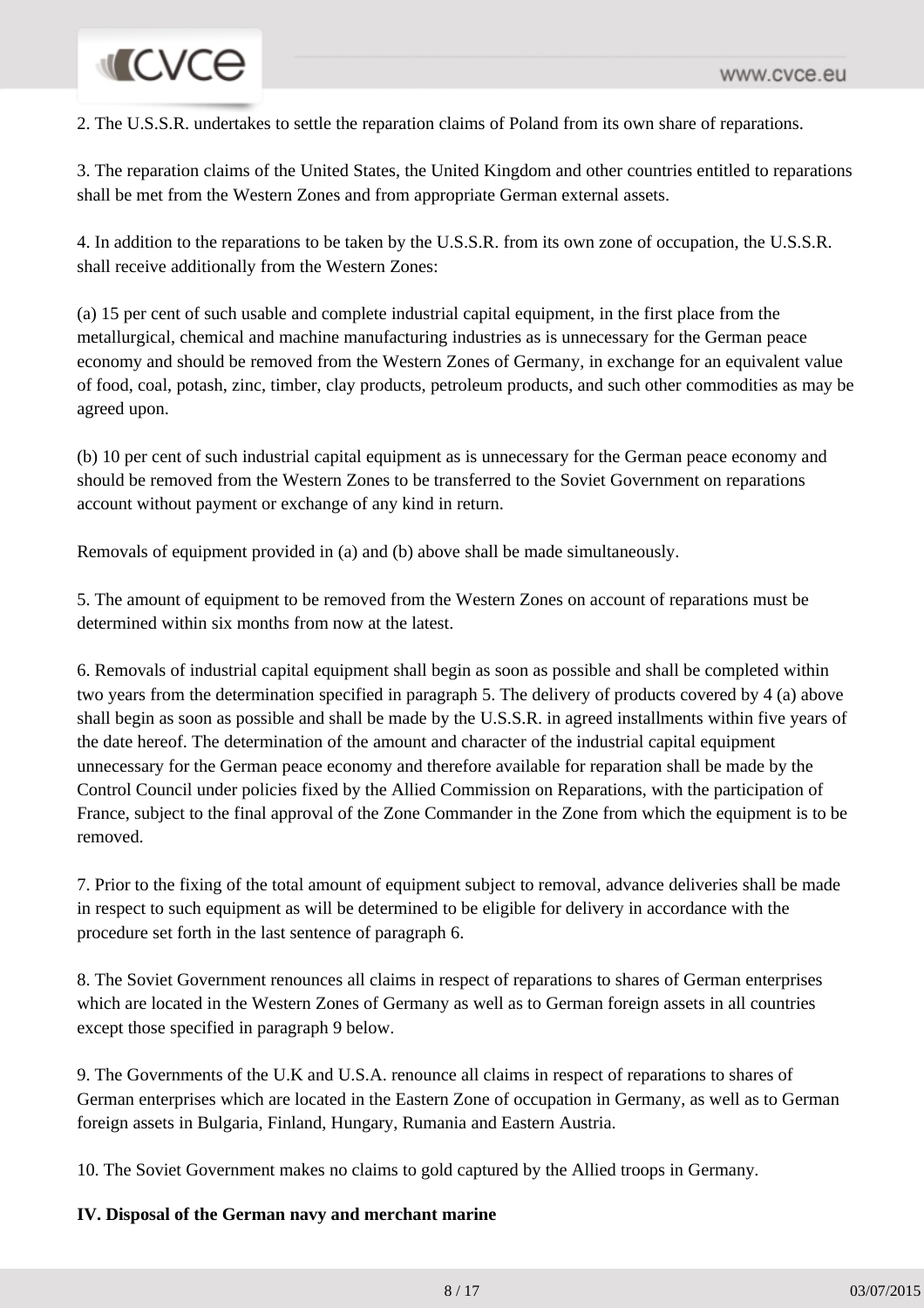A. The following principles for the distribution of the German Navy were agreed:

(1) The total strength of the German surface navy, excluding ships sunk and those taken over from Allied Nations, but including ships under construction or repair, shall be divided equally among the U.S.S.R., U.K., and U.S.A.

(2) Ships under construction or repair mean those ships whose construction or repair may be completed within three to six months, according to the type of ship. Whether such ships under construction or repair shall be completed or repaired shall be determined by the technical commission appointed by the Three Powers and referred to below, subject to the principle that their completion or repair must be achieved within the time limits above provided, without any increase of skilled employment in the German shipyards and without permitting the reopening of any German ship building or connected industries. Completion date means the date when a ship is able to go out on its first trip, or, under peacetime standards, would refer to the customary date of delivery by shipyard to the Government.

(3) The larger part of the German submarine fleet shall be sunk. Not more than thirty submarines shall be preserved and divided equally between the U.S.S.R., U.K. and U.S.A. for experimental and technical purposes.

(4) All stocks of armament, ammunition and supplies of the German Navy appertaining to the vessels transferred pursuant to paragraphs (1) and (3) hereof shall be handed over to the respective powers receiving such ships.

(5) The Three Governments agreed to constitute a tripartite naval commission comprising two representatives for each government, accompanied by the requisite staff, to submit agreed recommendations to the Three Governments for the allocation of specific German warships and to handle other detailed matters arising out of the agreement between the Three Governments regarding the German fleet. The Commission will hold its first meeting not later than 15th August, 1945, in Berlin, which shall be its headquarters. Each Delegation on the Commission will have the right on the basis of reciprocity to inspect German warships wherever they may be located.

(6) The Three Governments agreed that transfers, including those of ships under construction and repair, shall be completed as soon as possible, but not later than 15th February, 1946. The Commission will submit fortnightly reports, including proposals for the progressive allocation of the vessels when agreed by the Commission.

B. The following principles for the distribution of the German Merchant Marine were agreed:

(1) The German Merchant Marine, surrendered to the Three Powers and wherever located, shall be divided equally among the U.S.S.R., the U.K., and the U.S.A. The actual transfers of the ships to the respective countries shall take place as soon as practicable after the end of the war against Japan. The United Kingdom and the United States will provide out of their shares of the surrendered German merchant ships appropriate amounts for other Allied States whose merchant marines have suffered heavy losses in the common cause against Germany, except that the Soviet Union shall provide out of its share for Poland.

(2) The allocation, manning, and operation of these ships during the Japanese War period shall fall under the cognizance and authority of the Combined Shipping Adjustment Board and the United Maritime Authority.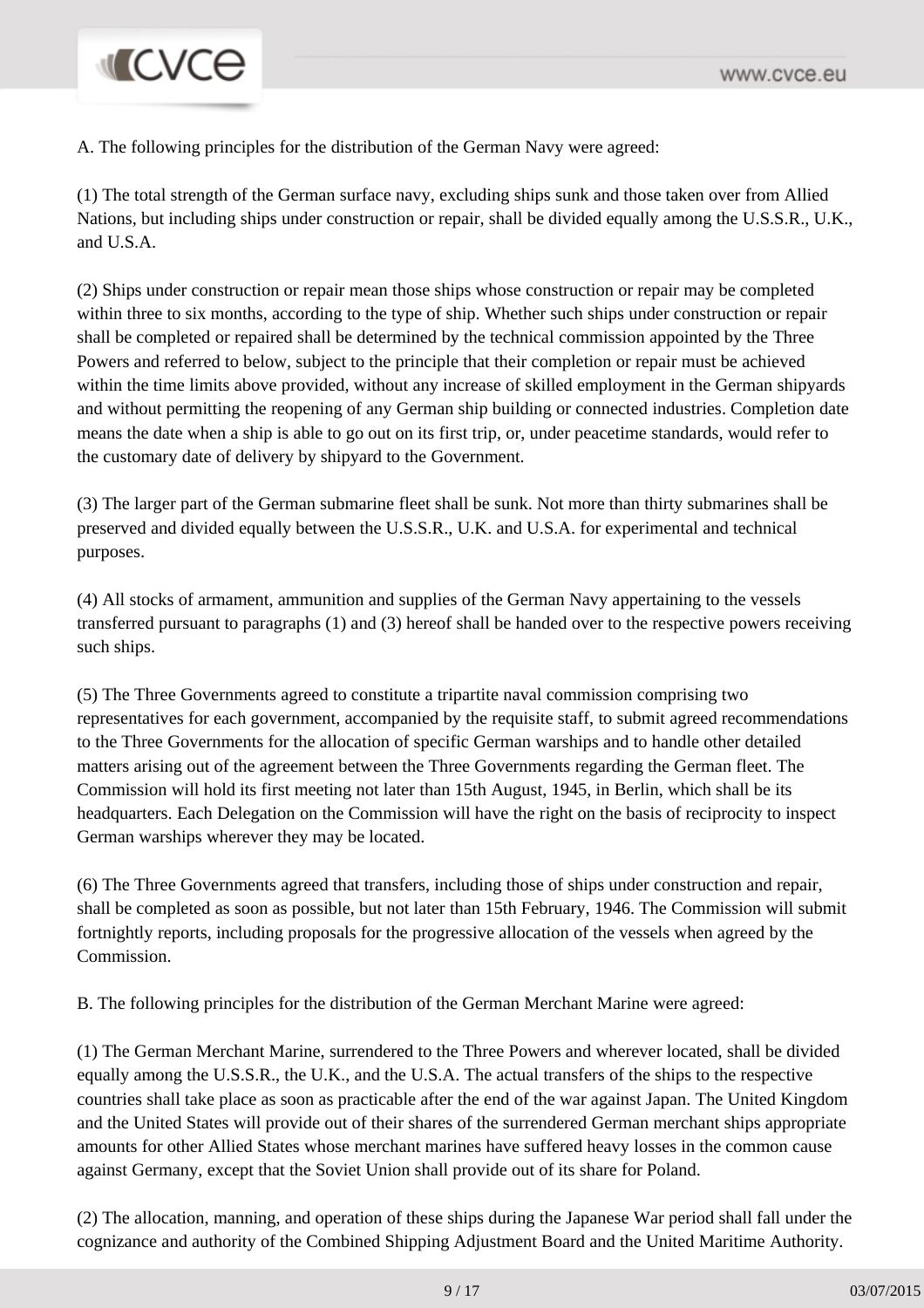(3) While actual transfer of the ships shall be delayed until after the end of the war with Japan, a Tripartite Shipping Commission shall inventory and value all available ships and recommend a specific distribution in accordance with paragraph (1).

(4) German inland and coastal ships determined to be necessary to the maintenance of the basic German peace economy by the Allied Control Council of Germany shall not be included in the shipping pool thus divided among the Three Powers.

(5) The Three Governments agree to constitute a tripartite merchant marine commission comprising two representatives for each Government, accompanied by the requisite staff, to submit agreed recommendations to the Three Governments for the allocation of specific German merchant ships and to handle other detailed matters arising out of the agreement between the Three Governments regarding the German merchant ships. The Commission will hold its first meeting not later than September 1st, 1945, in Berlin, which shall be its headquarters. Each delegation on the Commission will have the right on the basis of reciprocity to inspect the German merchant ships wherever they may be located.

### **V. City of Koenigsberg and the adjacent area**

The Conference examined a proposal by the Soviet Government to the effect that pending the final determination of territorial questions at the peace settlement, the section of the western frontier of the Union of Soviet Socialist Republics which is adjacent to the Baltic Sea should pass from a point on the eastern shore of the Bay of Danzig to the east, north of Braunsberg-Goldap, to the meeting point of the frontiers of Lithuania, the Polish Republic and East Prussia.

The Conference has agreed in principle to the proposal of the Soviet Government concerning the ultimate transfer to the Soviet Union of the City of Koenigsberg and the area adjacent to it as described above subject to expert examination of the actual frontier.

The President of the United States and the British Prime Minister have declared that they will support the proposal of the Conference at the forthcoming peace settlement.

#### **VI. War criminals**

The Three Governments have taken note of the discussions which have been proceeding in recent weeks in London between British, United States, Soviet and French representatives with a view to reaching agreement on the methods of trial of those major war criminals whose crimes under the Moscow Declaration of October, 1943 have no particular geographical localisation.

The Three Governments reaffirm their intention to bring these criminals to swift and sure justice. They hope that the negotiations in London will result in speedy agreement being reached for this purpose, and they regard it as a matter of great importance that the trial of these major criminals should begin at the earliest possible date. The first list of defendants will be published before 1st September.

#### **VII. Austria**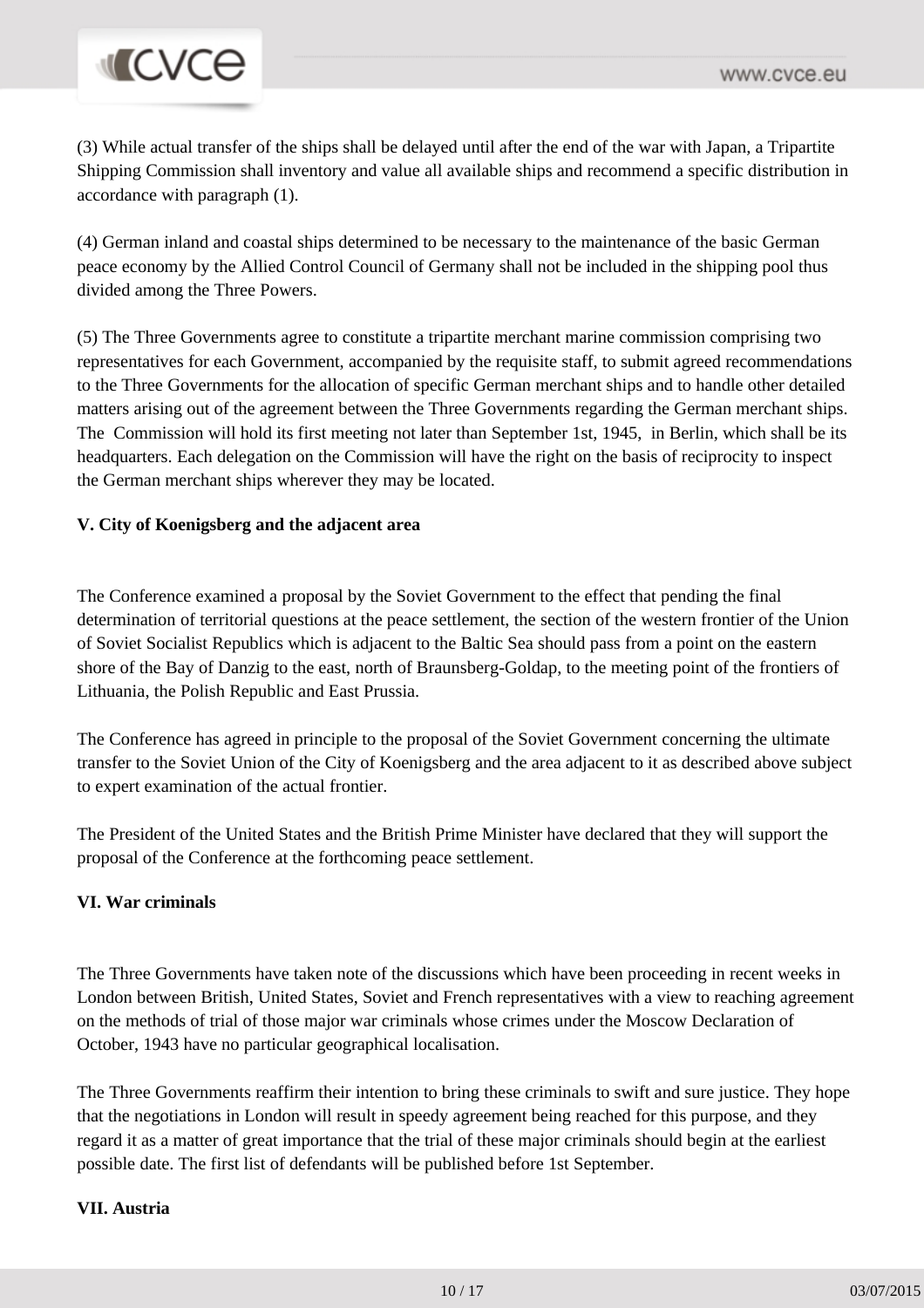The Conference examined a proposal by the Soviet Government on the extension of the authority of the Austrian Provisional Government to all of Austria.

The three governments agreed that they were prepared to examine this question after the entry of the British and American forces into the city of Vienna.

It was agreed that reparations should not be exacted from Austria.

#### **VIII. Poland**

#### A. Declaration

We have taken note with pleasure of the agreement reached among representative Poles from Poland and abroad which has made possible the formation, in accordance with the decisions reached at the Crimea Conference, of a Polish Provisional Government of National Unity recognized by the Three Powers. The establishment by the British and United States Governments of diplomatic relations with the Polish Provisional Government of National Unity has resulted in the withdrawal of their recognition from the former Polish Government in London, which no longer exists.

The British and United States Governments have taken measures to protect the interest of the Polish Provisional Government of National Unity as the recognized government of the Polish State in the property belonging to the Polish State located in their territories and under their control, whatever the form of this property may be. They have further taken measures to prevent alienation to third parties of such property. All proper facilities will be given to the Polish Provisional Government of National Unity for the exercise of the ordinary legal remedies for the recovery of any property belonging to the Polish State which may have been wrongfully alienated.

The Three Powers are anxious to assist the Polish Provisional Government of National Unity in facilitating the return to Poland as soon as practicable of all Poles abroad who wish to go, including members of the Polish Armed Forces and the Merchant Marine. They expect that those Poles who return home shall be accorded personal and property rights on the same basis as all Polish citizens.

The Three Powers note that the Polish Provisional Government of National Unity, in accordance with the decisions of the Crimea Conference, has agreed to the holding of free and unfettered elections as soon as possible on the basis of universal suffrage and secret ballot in which all democratic and anti-Nazi parties shall have the right to take part and to put forward candidates, and that representatives of the Allied press shall enjoy full freedom to report to the world upon developments in Poland before and during the elections.

#### B. Western Frontier of Poland

In conformity with the agreement on Poland reached at the Crimea Conference the three Heads of Government have sought the opinion of the Polish Provisional Government of National Unity in regard to the accession of territory in the north and west which Poland should receive. The President of the National Council of Poland and members of the Polish Provisional Government of National Unity have been received at the Conference and have fully presented their views. The three Heads of Government reaffirm their opinion that the final delimitation of the western frontier of Poland should await the peace settlement.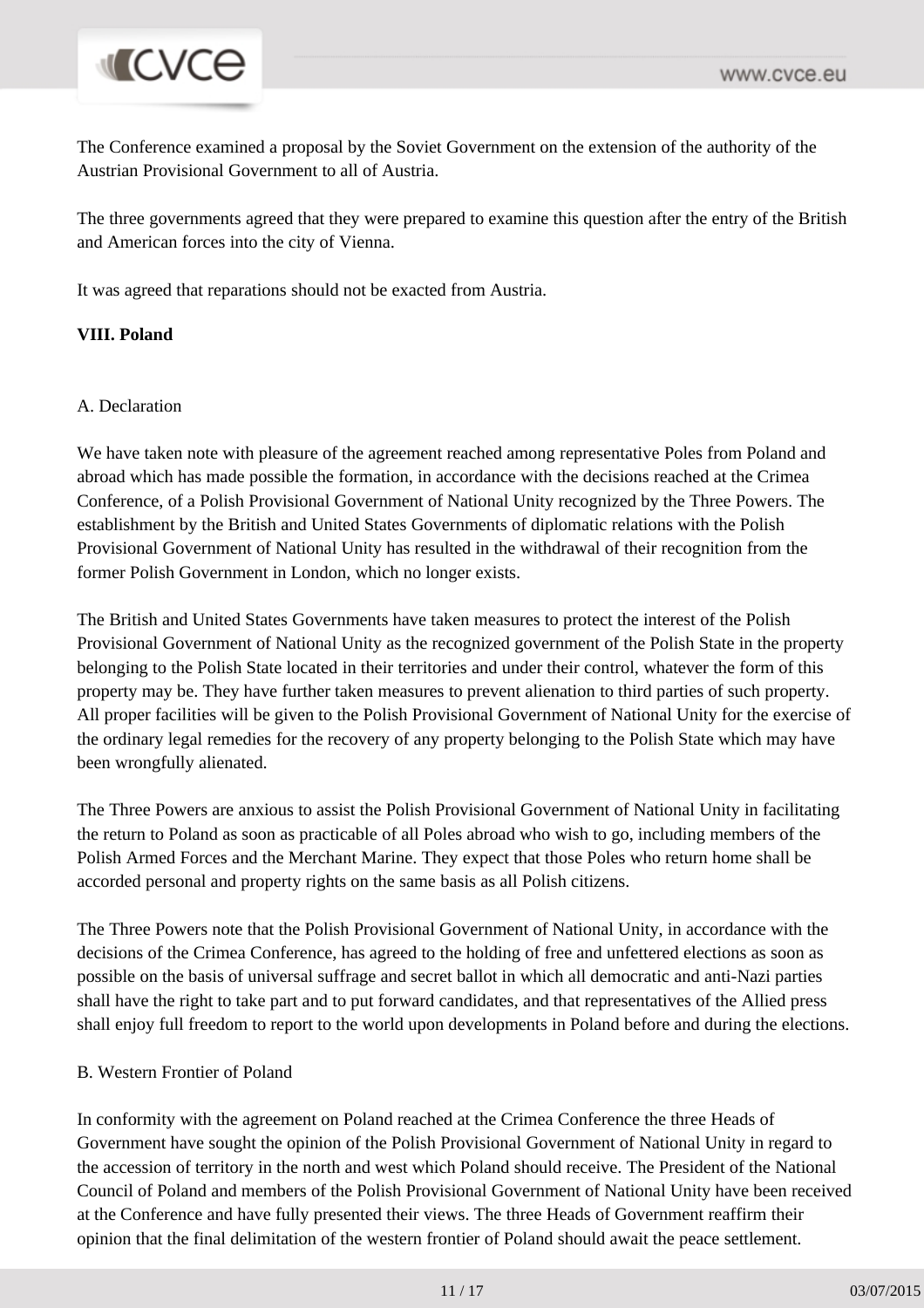

The three Heads of Government agree that, pending the final determination of Poland's western frontier, the former German territories east of a line running from the Baltic Sea immediately west of Swinamunde, and thence along the Oder River to the confluence of the western Neisse River and along the Western Neisse to the Czechoslovak frontier, including that portion of East Prussia not placed under the administration of the Union of Soviet Socialist Republics in accordance with the understanding reached at this conference and including the area of the former free city of Danzig, shall be under the administration of the Polish State and for such purposes should not be considered as part of the Soviet zone of occupation in Germany.

#### **IX. Conclusion of peace treaties and admission to the United Nations Organization**

The three Governments consider it desirable that the present anomalous position of Italy, Bulgaria, Finland, Hungary and Rumania should be terminated by the conclusion of Peace Treaties. They trust that the other interested Allied Governments will share these views.

For their part the three Governments have included the preparation of a Peace Treaty for Italy as the first among the immediate important tasks to be undertaken by the new Council of Foreign Ministers. Italy was the first of the Axis Powers to break with Germany, to whose defeat she has made a material contribution, and has now joined with the Allies in the struggle against Japan. Italy has freed herself from the Fascist regime and is making good progress towards reestablishment of a democratic government and institutions. The conclusion of such a Peace Treaty with a recognized and democratic Italian Government will make it possible for the three Governments to fulfill their desire to support an application from Italy for membership of the United Nations.

The three Governments have also charged the Council of Foreign Ministers with the task of preparing Peace Treaties for Bulgaria, Finland, Hungary and Rumania. The conclusion of Peace Treaties with recognized democratic governments in these States will also enable the three Governments to support applications from them for membership of the United Nations. The three Governments agree to examine each separately in the near future, in the light of the conditions then prevailing, the establishment of diplomatic relations with Finland, Rumania, Bulgaria, and Hungary to the extent possible prior to the conclusions of peace treaties with those countries.

The three Governments have no doubt that in view of the changed conditions resulting from the termination of the war in Europe, representatives of the Allied press will enjoy full freedom to report to the world upon developments in Rumania, Bulgaria, Hungary and Finland.

As regards the admission of other States into the United Nations Organization, Article 4 of the Charter of the United Nations declares that:

1. Membership in the United Nations is open to all other peace-loving States who accept the obligations contained in the present Charter and, in the judgement of the organization, are able and willing to carry out these obligations;

2. The admission of any such State to membership in the United Nations will be effected by a decision of the General Assembly upon the recommendation of the Security Council.

The three Governments, so far as they are concerned, will support applications for membership from those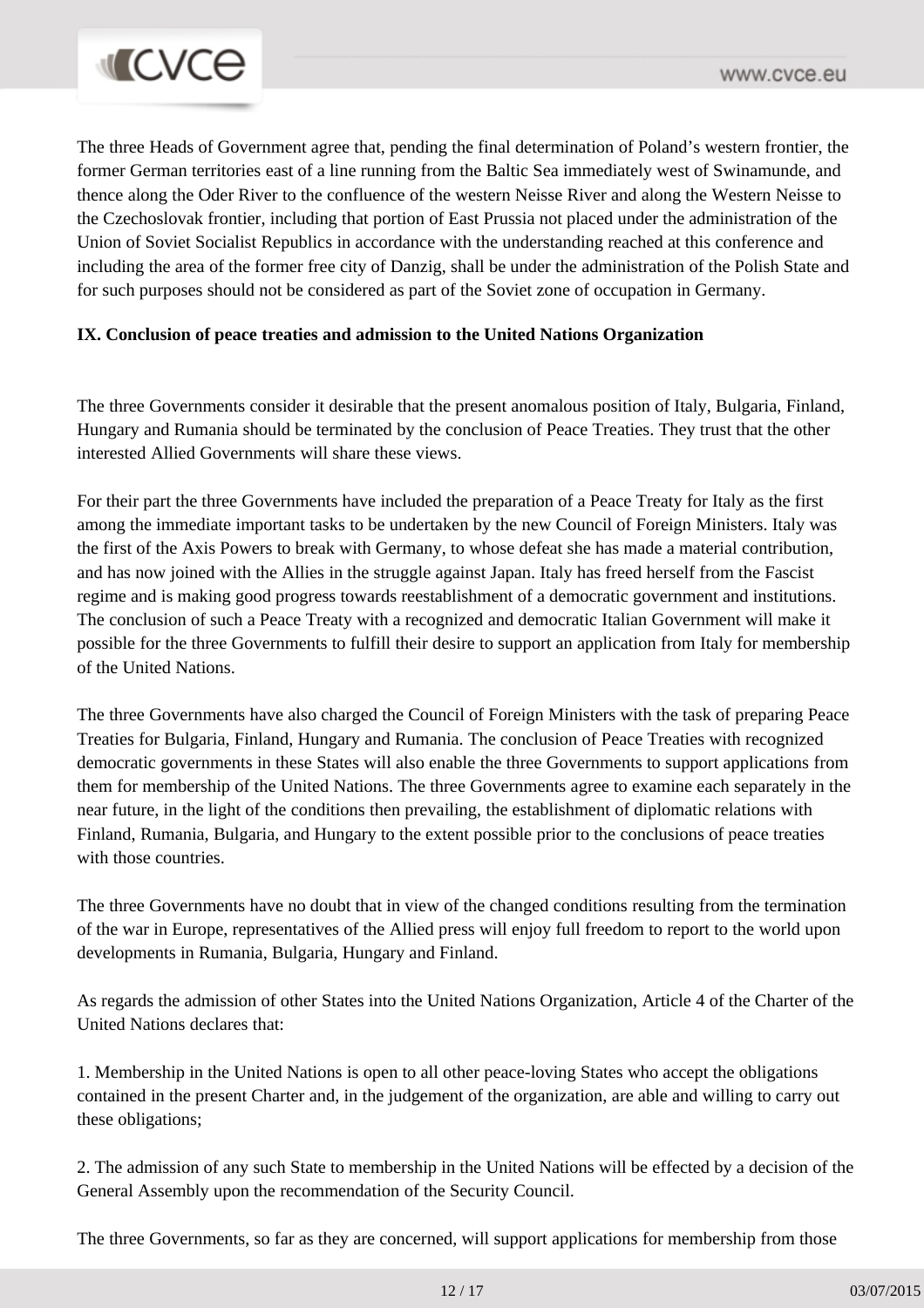# **INCVCe**

States which have remained neutral during the war and which fulfill the qualifications set out above.

The three Governments feel bound however to make it clear that they for their part would not favour any application for membership put forward by the present Spanish Government, which, having been founded with the support of the Axis Powers, does not, in view of its origins, its nature, its record and its close association with the aggressor States, possess the qualifications necessary to justify such membership.

#### **X. Territorial trusteeship**

The Conference examined a proposal by the Soviet Government on the question of trusteeship territories as defined in the decision of the Crimea Conference and in the Charter of the United Nations Organization.

After an exchange of views on this question it was decided that the disposition of any former Italian colonial territories was one to be decided in connection with the preparation of a peace treaty for Italy and that the question of Italian colonial territories would be considered by the September Council of Ministers of Foreign Affairs.

#### **XI. Revised Allied Control Commission Procedure in Rumania, Bulgaria, and Hungary**

The three Governments took note that the Soviet Representatives on the Allied Control Commission in Rumania, Bulgaria, and Hungary, have communicated to their United Kingdom and United States colleagues proposals for improving the work of the Control Commissions, now that hostilities in Europe have ceased.

The three Governments agreed that the revision of the procedures of the Allied Control Commissions in these countries would now be undertaken, taking into account the interests and responsibilities of the three Governments which together presented the terms of armistice to the respective countries, and accepting as a basis in respect of all three countries, the Soviet Government's proposal for Hungary as annexed hereto. (Annex I)

#### **XII. Orderly transfer of German populations**

The Three Governments, having considered the question in all its aspects, recognize that the transfer to Germany of German populations, or elements thereof, remaining in Poland, Czechoslovakia and Hungary, will have to be undertaken. They agree that any transfers that take place should be effected in an orderly and human manner.

Since the influx of a large number of Germans into Germany would increase the burden already resting on the occupying authorities, they consider that the Control Council in Germany should in the first instance examine the problem, with special regard to the question of the equitable distribution of these Germans among the several zones of occupation. They are accordingly instructing their respective representatives on the Control Council to report to their Governments as soon as possible the extent to which such persons have already entered Germany from Poland, Czechoslovakia and Hungary, to submit an estimate of the time and rate at which further transfers could be carried out having regard to the present situation in Germany.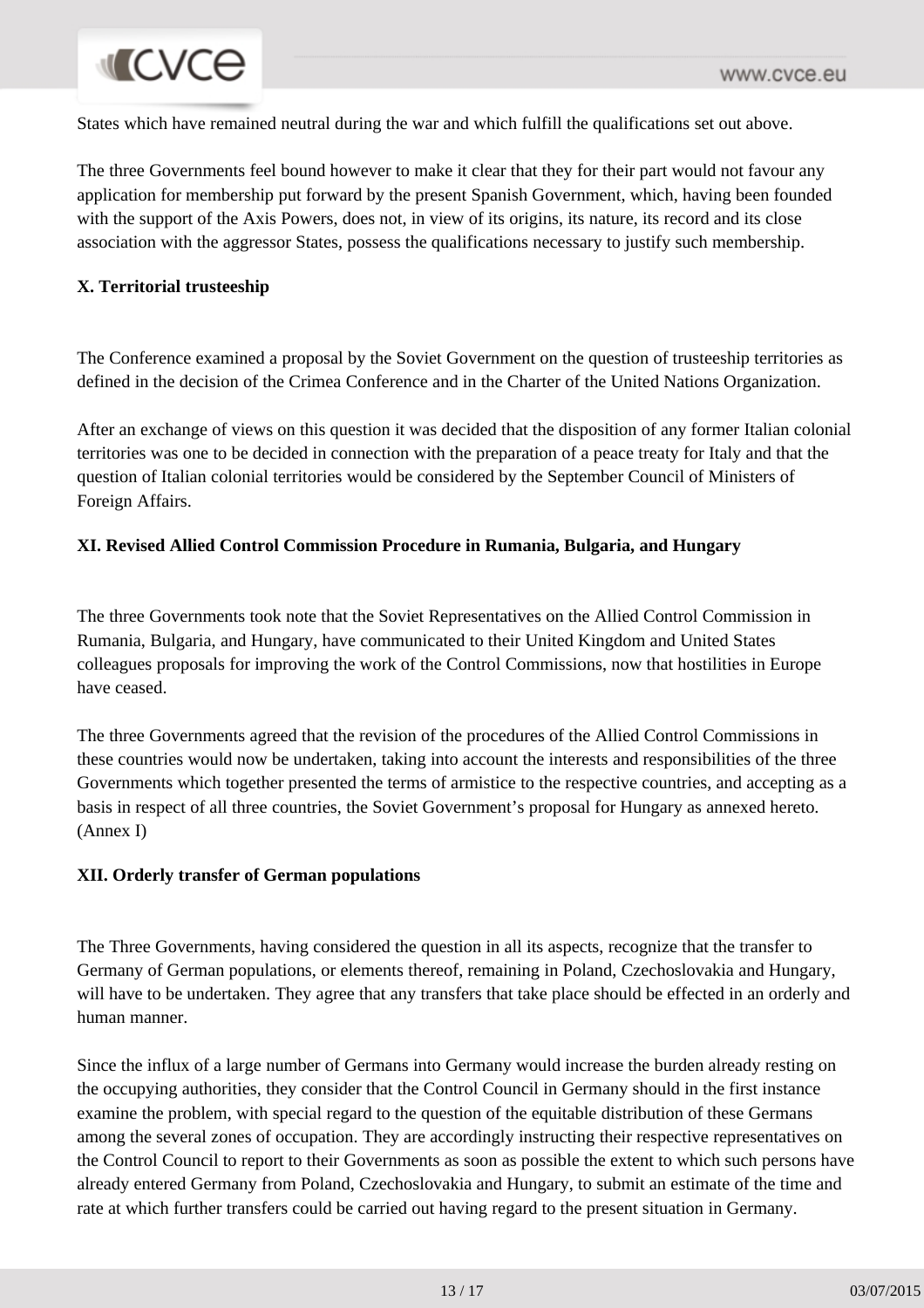The Czechoslovak Government, the Polish Provisional Government and the Control Council in Hungary are at the same time being informed of the above and are being requested meanwhile to suspend further expulsions pending an examination by the Governments concerned of the report from their representatives on the Control Council.

#### **XIII. Oil equipment in Rumania**

The Conference agreed to set up two bilateral commissions of experts, one to be composed of United Kingdom and Soviet Members, and one to be composed of United States and Soviet Members, to investigate the facts and examine the documents, as a basis for the settlement of questions arising from the removal of oil equipment in Rumania. It was further agreed that these experts shall begin their work within ten days, on the spot.

#### **XIV. Iran**

It was agreed that Allied troops should be withdrawn immediately from Teheran, and that further stages of the withdrawal of troops from Iran should be considered at the meeting of the Council of Foreign Ministers to be held in London in September, 1945.

#### **XV. The international zone of Tangier**

A proposal by the Soviet Government was examined and the following decisions were reached:

Having examined the question of the Zone of Tangier, the three Governments have agreed that this Zone, which includes the City of Tangier and the area adjacent to it, in view of its special strategic importance, shall remain international.

The question of Tangier will be discussed in the near future at a meeting in Paris of representatives of the Governments of the Union of Soviet Socialist Republics, the United States of America, the United Kingdom and France.

#### **XVI.The Black Sea straits**

The Three Governments recognized that the Convention concluded at Montreux should be revised as failing to meet present-day conditions.

It was agreed that as the next step the matter should be the subject of direct conversations between each of the three Governments and the Turkish Government.

#### **XVII. International inland waterways**

The Conference considered a proposal of the U.S. Delegation on this subject and agreed to refer it for consideration to the forthcoming meeting of the Council of Foreign Ministers in London.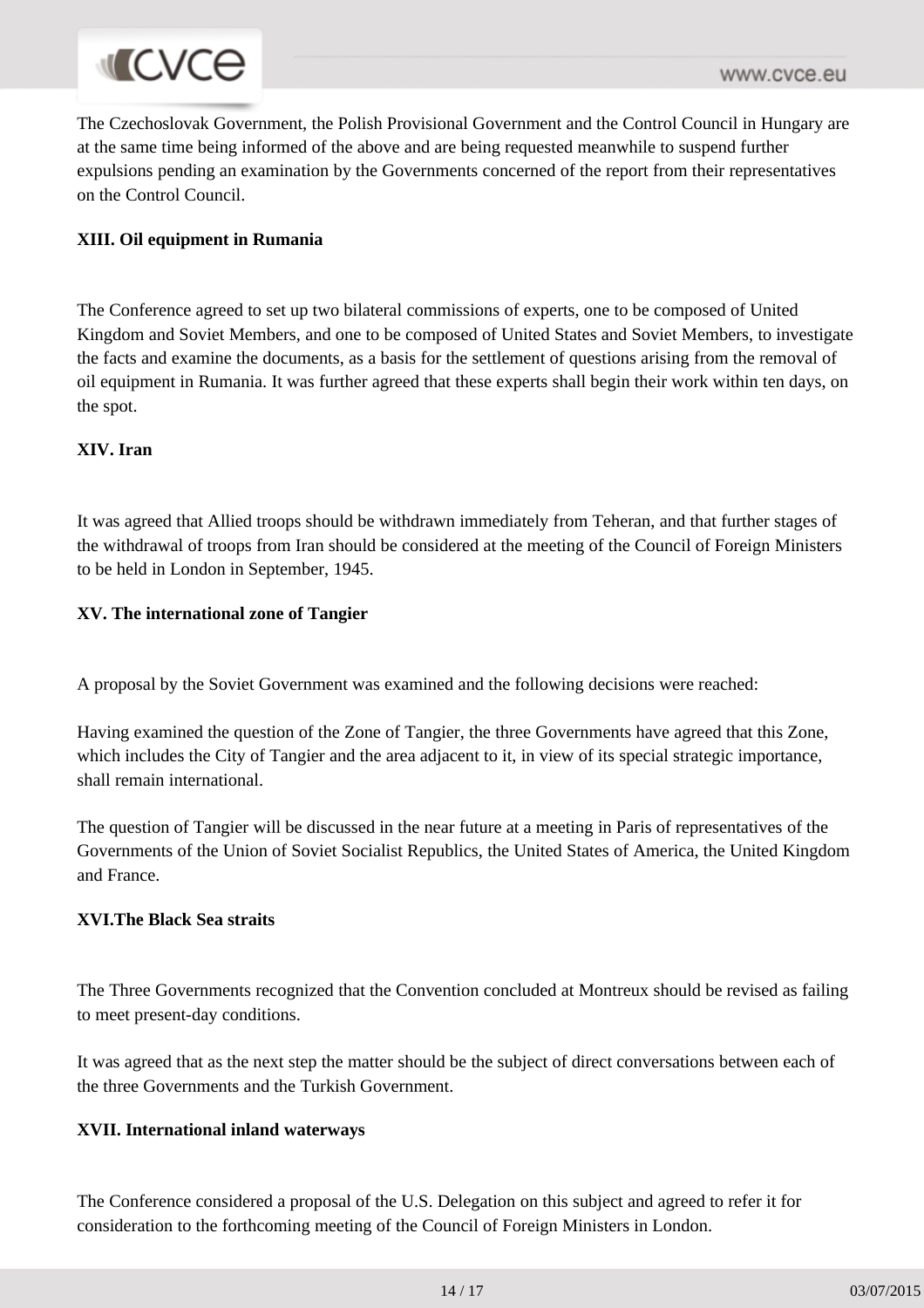#### **XVIII. European inland transport conference**

**MICVCE** 

The British and U.S. Delegations to the Conference informed the Soviet Delegation of the desire of the British and U.S. Governments to reconvene the European Inland Transport Conference and stated that they would welcome assurance that the Soviet Government would participate in the work of the reconvened conference. The Soviet Government agreed that it would participate in the conference.

#### **XIX. Directives to military commanders on allied control council for Germany**

The Three Governments agreed that each would send a directive to its representative on the control Council for Germany informing him of all decisions of the Conference affecting matters within the scope of his duties.

#### **XX. Use of allied property for satellite reparations or "war trophies"**

The proposal (Annex II) presented by the United States Delegation was accepted in principle by the Conference, but the drafting of an agreement on the matter was left to be worked out through diplomatic channels.

#### **XXI. Military talks**

During the Conference there were meetings between the Chiefs of Staff of the Three Governments on military matters of common interest.

#### **Annex I**

#### **Text of a letter transmitted on July 12 to the representatives of the U.S. and U.K. Governments on the Allied Control Commission in Hungary**

In view of the changed situation in connection with the termination of the war against Germany, the Soviet Government finds it necessary to establish the following order of work for the Allied Control Commission in Hungary.

1. During the period up to the conclusion of peace with Hungary the President (or Vice-President) of the ACC will regularly call conferences with the British and American representatives for the purpose of discussing the most important questions relating to the work of the ACC. The conferences will be called once in 10 days, or more frequently in case of need.

Directives of the ACC on questions of principle will be issued to the Hungarian authorities by the President of the Allied Control Commission after agreements on these directives with the English and American representatives.

2. The British and American representatives in the ACC will take part in general conferences of heads of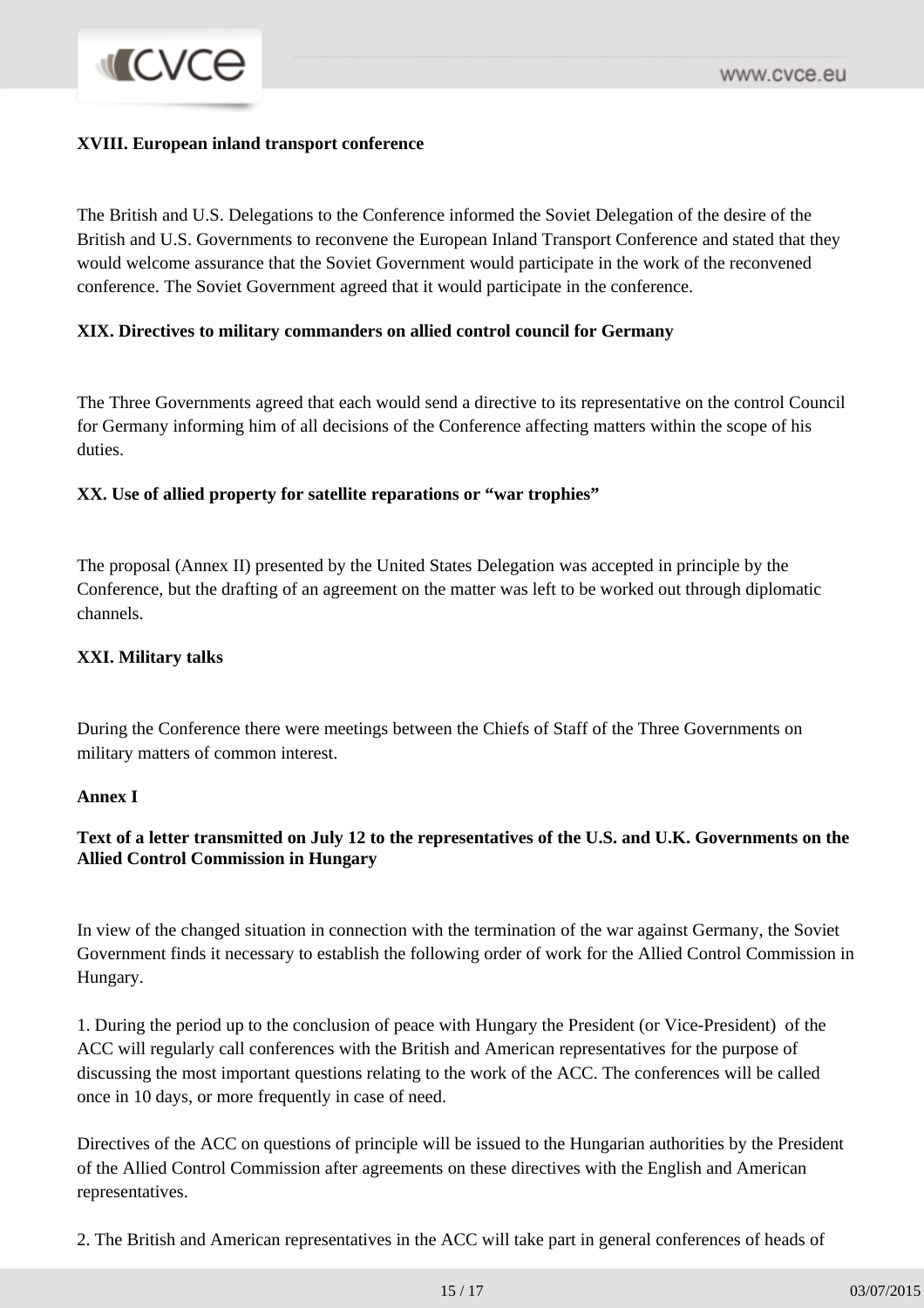# **MCVCe**

divisions and delegates of the ACC, convoked by the President of the ACC, which meetings will be regular in nature. The British and American representatives will also participate personally or through their representatives in appropriate instances in mixed commissions created by the President of the ACC for questions connected with the execution by the ACC of its functions.

3. Free movement by the American and British representatives in the country will be permitted provided that the ACC is previously informed of the time and route of the journeys.

4. All questions connected with permission for the entrance and exit of members of the staff of the British and American representatives in Hungary will be decided on the spot by the President of the ACC within a time limit of not more than one week.

5. The bringing in and sending out by plane of mail, cargoes and diplomatic couriers will be carried out by the British and American representatives on the ACC under arrangements and within time limits established by the ACC, or in special cases by previous coordination with the President of the ACC.

I consider it necessary to add to the above that in all other points the existing Statutes regarding the ACC in Hungary, which was confirmed on January 20, 1945, shall remain in force in the future.

#### **Annex II**

#### **Use of Allied property for satellite reparations or "war trophies"**

1. The burden of reparation and "war trophies" should not fall on Allied nationals.

2. *Capital Equipment* – We objet to the removal of such Allied property as reparations, "war trophies", or under any other guise. Loss would accrue to Allied nationals as a result of destruction of plants and the consequent loss of markets and trading connections. Seizure of Allied property makes impossible the fulfillment by the satellite of its obligation under the armistice to restore intact the rights and interests of the Allied Nations and their nationals.

The United States looks to the other occupying powers for the return of any equipment already removed and the cessation of removals. Where such equipment will not or cannot be returned, the U.S. will demand of the satellite adequate, effective and prompt compensation to American nationals, and that such compensation have priority equal to that of the reparations payment.

These principles apply to all property wholly or substantially owned by Allied nationals. In the event of removals of property in which the American as well as the entire Allied interest is less than substantial, the U.S. expects adequate, effective, and prompt compensation.

3. *Current Production*–While the U.S. does not oppose reparation out of current production of Allied investments, the satellite must provide immediate and adequate compensation to the Allied nationals including sufficient foreign exchange or products so they can recover reasonable foreign currency expenditures and transfer a reasonable return on their investment. Such compensation must also have equal priority with reparations.

We deem it essential that the satellites not conclude treaties, agreements or arrangements, which deny to